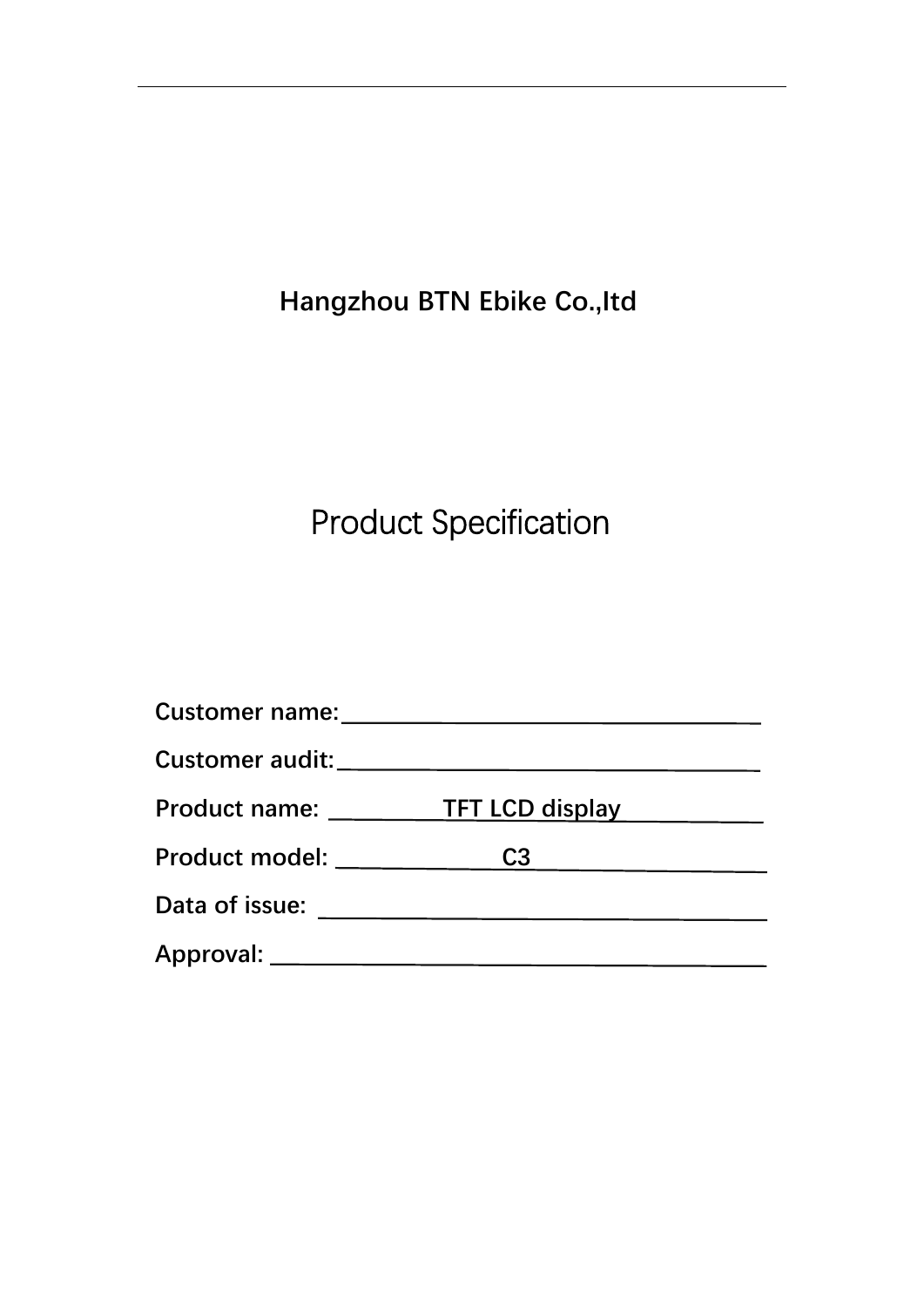## 1. Product Name

➢ TFT LCD display; model: C3.

### 2. Suppliers

HANGZHOU BTN EBIKE CO.,LTD

## 3. Electrical Parameters

- $\div$  1.77 inch IPS screen
- 24V/36V/48/52V battery supply
- $\triangle$  Rated power of instrument :1W
- Off leakage current <1uA
- Working current supplied to controller:100mA, Max output current to controller: 300mA
- Operating temperature: -20~70℃
- Storage temperature: -30~80℃

## 4. Dimensions & Material

 $\triangle$  ABS product shell, LCD transparent window is made of high strength Acrylic which is imported, Product holder material is glass fiber mixed with nylon.



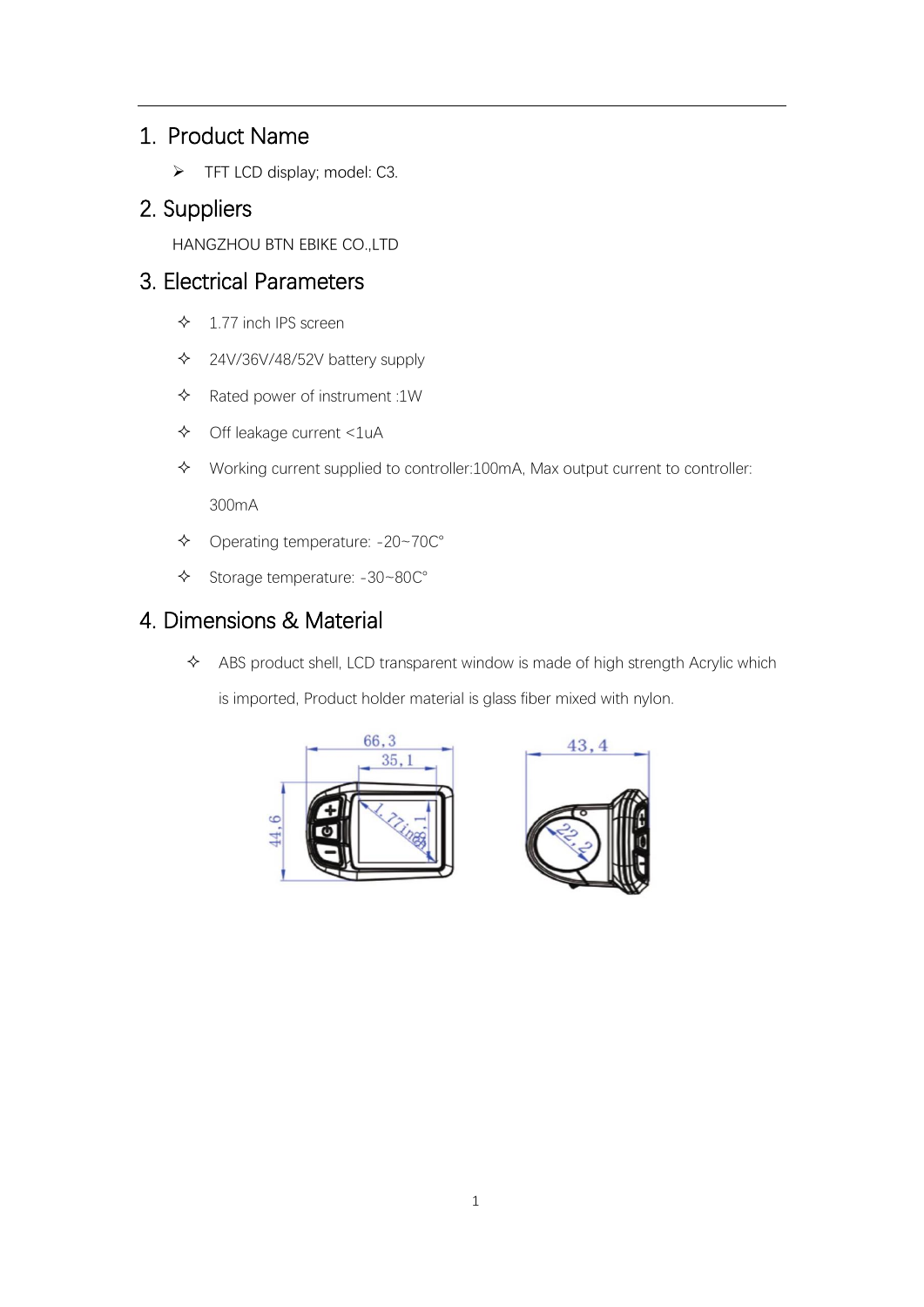### 5. Features

#### 5.1 High-contrast 1.77 inch IPS colorful matrix screen.

5.2 Speed display: Display real time speed.

5.3 Kilometer/Mile: Can be set according to customers' habits.

5.4 Intelligent power indicator contains below: It can provide a stable power indication through the optimization algorithm. The power is not affected by the start-stop fluctuation of the motor. If the system supports battery communication, the accurate percentage of power will be displayed.

5.5 Adjusting 5 levels backlight brightness:  $1<sup>st</sup>$  level is the darkest,  $5<sup>st</sup>$  is the lightest

5.6 9-level Assist: 3-level/5-level/6-level/9-level is optional.

5.7 Mileage indicator: Odometer/Trip distance/Riding time.

5.8 Error code indicator.

5.9 Software upgraded: Software can be upgraded through UART.

5.10 Speed measuring magnetic steel regulating function: The number of speed

measuring magnetic steel can be set.

5.11 Speed limited from 1-100Km/h.

5.12 Current limited from 5-30A.

### 6. TFT screen instructions

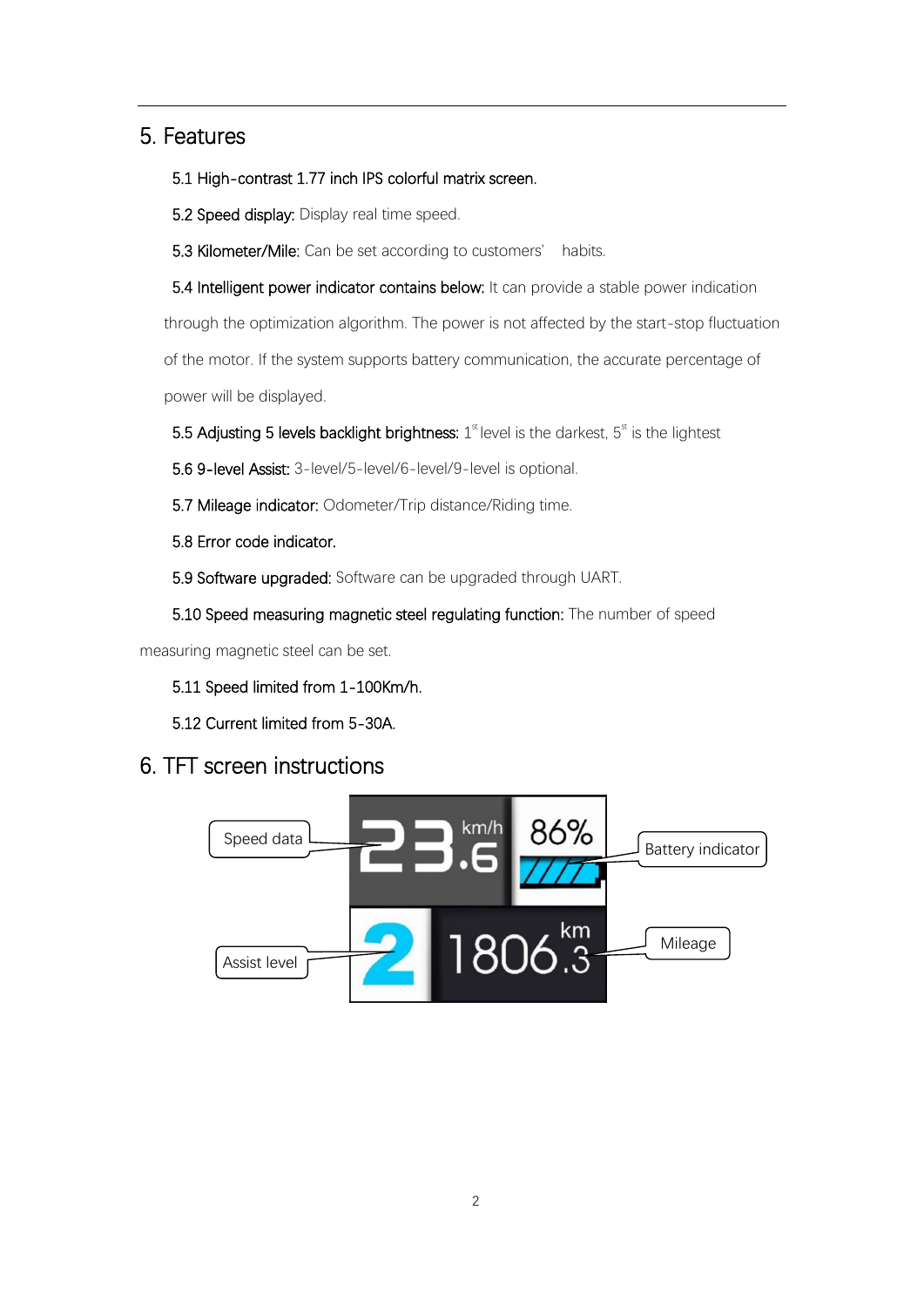- 6.1 Speed display: Km/h or MPH.
- 6.2 Battery display: Voltage data and display model is optional.
- 6.3 Level display: 0-9 levels, P means 6Km/h.
- 6.4 Mileage display: Display mileage accumulation.

# 7. Functional Description



#### 7.1 Power On/Off

Press and hold  $|_{\sf{Power}}$  button for 1 second, it can turn on/off the display. The Display will automatically shut down when there is no operate & ride for X minutes (X could be  $0 \sim 9$ ).

**\*If the display has been set power-on password, you need to input the right password when starting.**

#### 7.2 Assist level operating

Short press UP/DOWN button can change the assist level. Top assist level is 5,0 for neutral. Level quantities can be adjusted according to the customer's requirements.



The screen display of the PAS level adjust

#### 7.3 Headlight/Display model change

Press and hold UP button for 1 second, the headlight will be open (controller support is needed) and change the daytime/night model. Press and hold UP button for 1 second again, lighting will be closed and change the display model.

| km/h<br>٠ |   |    |
|-----------|---|----|
|           |   | km |
| $\sim$    | ٠ | ī  |



#### 7.4 Walking mode**(**6km**)**

Pressing and holding DOWN button for 2 seconds can get into walking mode, then the display will show P, when release the button, it will be out of the mode.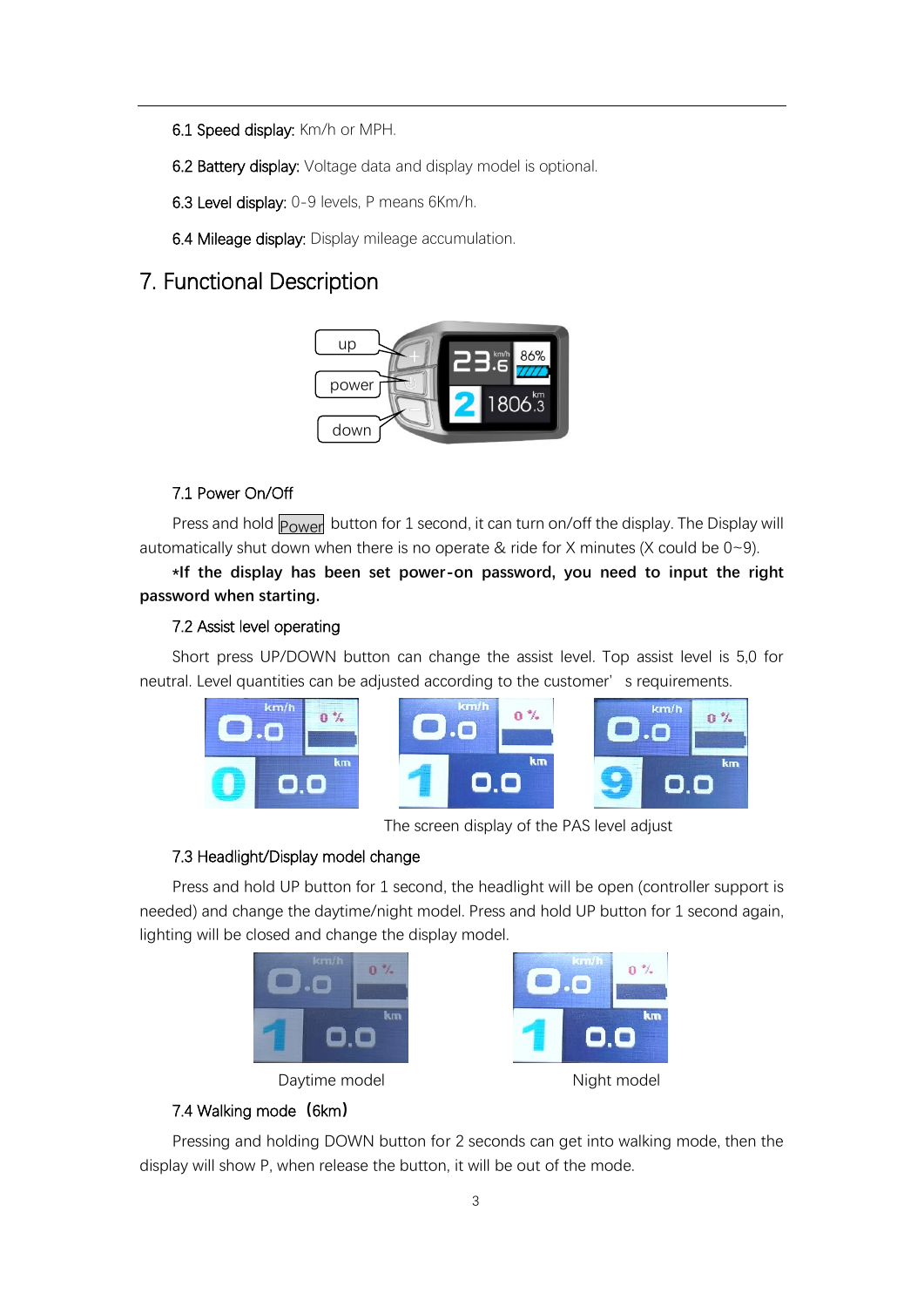

The display of the walking mode

#### **\*This feature needs to be supported by controller.**

#### 7.5 Information

Press Power button for 1 seconds can get into information menu, it will show Odometer/Trip distance, and Riding time.

| Information   |  |
|---------------|--|
| TRIP: 25.3 км |  |
| ODO: 88.6 KM  |  |
| TIME: 10:25   |  |

Information menu

### 8. MENU Parameter setting

In the state of power on, press the **Power** button twice (time interval must be within 0.3S), the system will enter the menu parameter setting state, in this state, users can set the parameters, press **Power** button twice again to quit setting state (time interval must be within 0.3S).

\*Display will quit the menu automatically when there is no operation for 30 seconds, In the riding state (speed is more than 0), entering setting state is not allowed, when riding in the menu state (speed is not 0), it will quit menu setting state.in the advanced setup interface, when you press <mark>Power</mark> switch, it'  $\,$  s not able to quit menu.

### 8.1 Brightness

Press Power button to enter the setting menu, adjusting the brightness 1-5 by pressing UP/DOWN button, 1 is the darkness, 5 is the brightness.

| <b>Brightness</b> |  |
|-------------------|--|
|                   |  |



Adjusting the brightness interface

#### 8.2 System **C**

Press UP/DOWN button can change different function, entry into default by pressing Power Button, press UP/DOWN button again will change content, pressing Power button returns to previous menu.

Default and functions: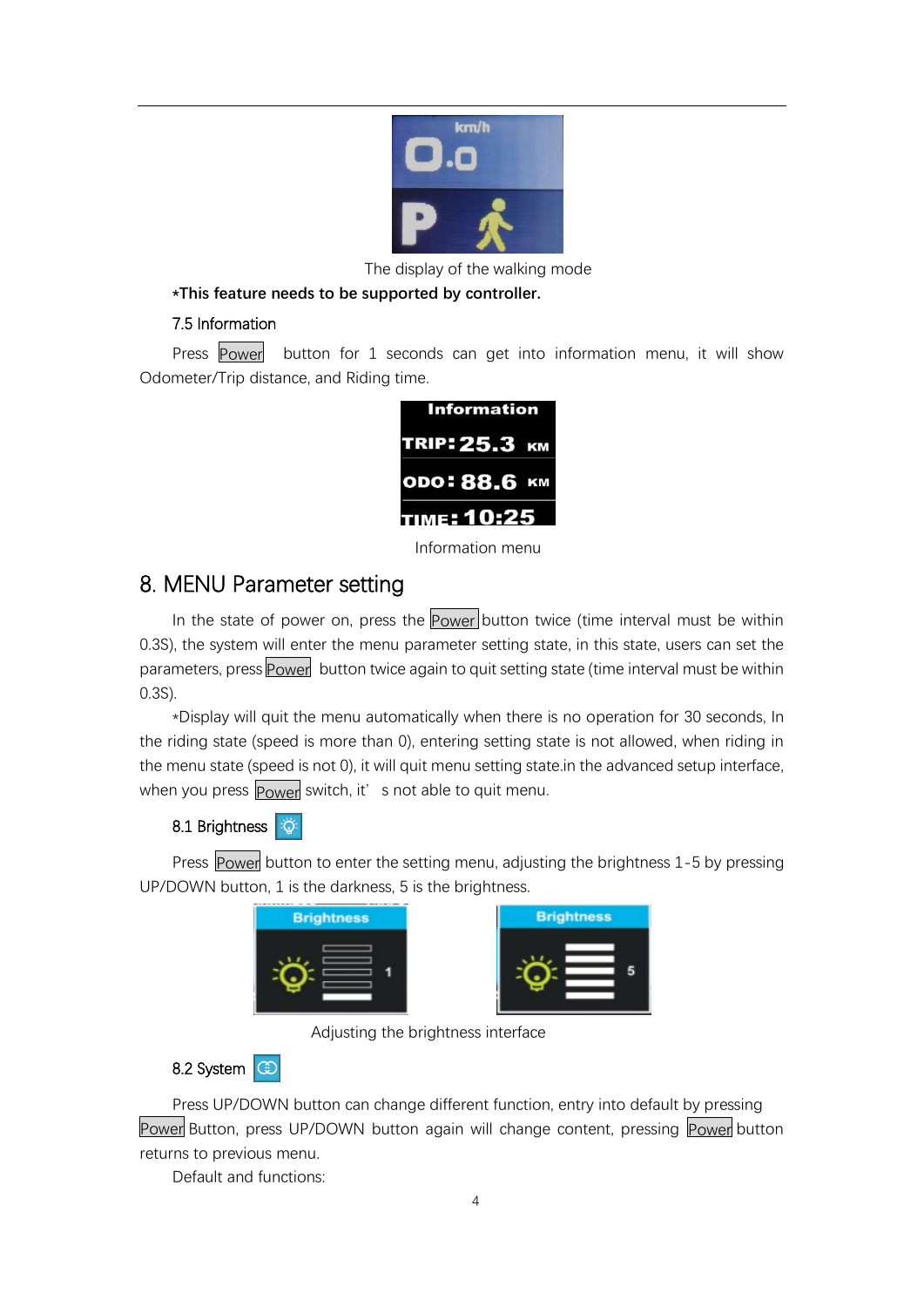Unit system  $\longrightarrow$  Metric/Imperial Power system  $\longrightarrow$  24V/36V/48V/52V Power indicate 
ightarrow Percent/Voltage Auto assist **> ON/OFF** After finish setting, choose EXIT, returns to previous menu.

### 8.3 Auto off  $\Theta$

Press UP/DOWN button to change the auto power off time, from 1 to 9, the number represent time (minutes) to shutdown, default value is 5 minutes.



8.4 Wheel  $\bigcirc$ 

Press UP/DOWN can change the wheel setting, optional wheel diameter is 16/18/20/22 /24/26/27/27.5/28/29/30/31/32/34 inch, 51cm~255cm represent wheel circumference (this needs protocol support).



Press Power button to enter advance setting menu, adjusting password by pressing UP/DOWM button, if the password is right, you can enter the Sub menu of advance setting, password has 4 numbers, default password is '1801'.

Defaults and functions:

Speed limit  $\longrightarrow$ \*\*km/h

Current limit  $\longrightarrow$  \*\*A

Assist levels  $\rightarrow$  3/5/9/6: 3 means 3 levels; 5 means 5 levels; 9 means 9 levels; 6 means 9 levels.

Poles in motor  $\longrightarrow$  1~15

Throttle 6km  $\longrightarrow$  Y/N

Assist Poles  $\rightarrow$  3~15

Throttle Level  $\longrightarrow$  Y/N

Clockwise -> Y/N

After finish setting, choose Exit, Previous Menu.

#### 8.6 Factory setting **D**

Enter Factory setting menu, set YES will restore all parameter to factory settings.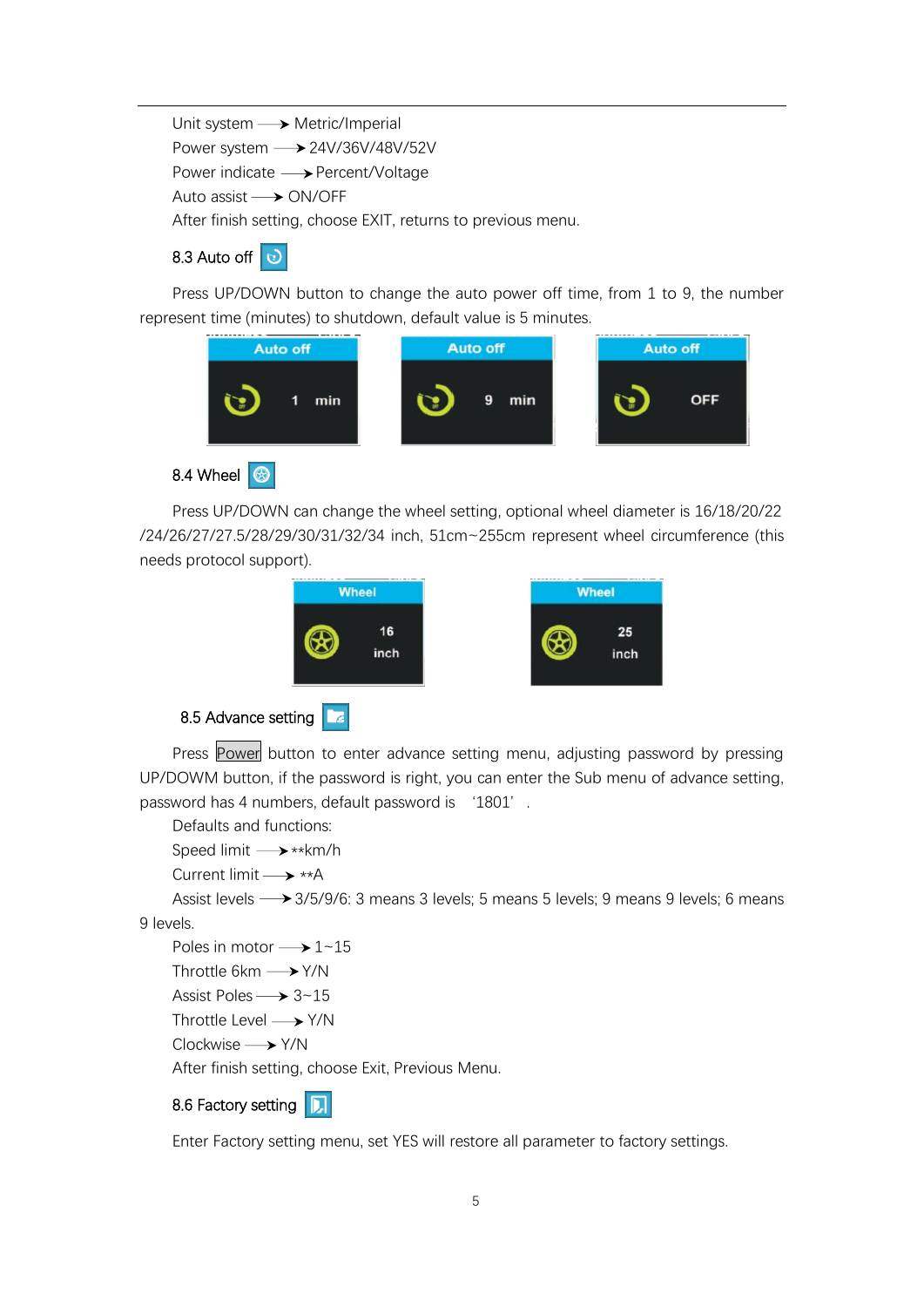

### 8.7 Password **o**

Press Power button to enter the password setting menu. Press UP/DOWN button to adjust the password number and get into setting menu, choose Start Password and choose Turn ON/Turn OFF, it means open/close password; choose Reset the Password menu, it will get into the new password setting menu. default password is '0000'.



Select Exit and press **Power** to return to the main menu.

# 9. Error Code define

C3 can provide error indication for vehicle default, and display error code and error description on screen when fault is detected.



| 01H | Normal                             |
|-----|------------------------------------|
| 03H | Brake signal                       |
| 04H | The throttle is not reset to zero  |
| 05H | Throttle broken                    |
| 06H | Low voltage protection             |
| 07H | High voltage protection            |
| 08H | Hall line of the motor error       |
| 09H | Phase line of the motor error      |
| 10H | High temperature of controller     |
| 11H | High temperature of motor          |
| 12H | Current sensor error               |
| 13H | Battery's temperature sensor error |
| 14H | Motor's temperature sensor error   |